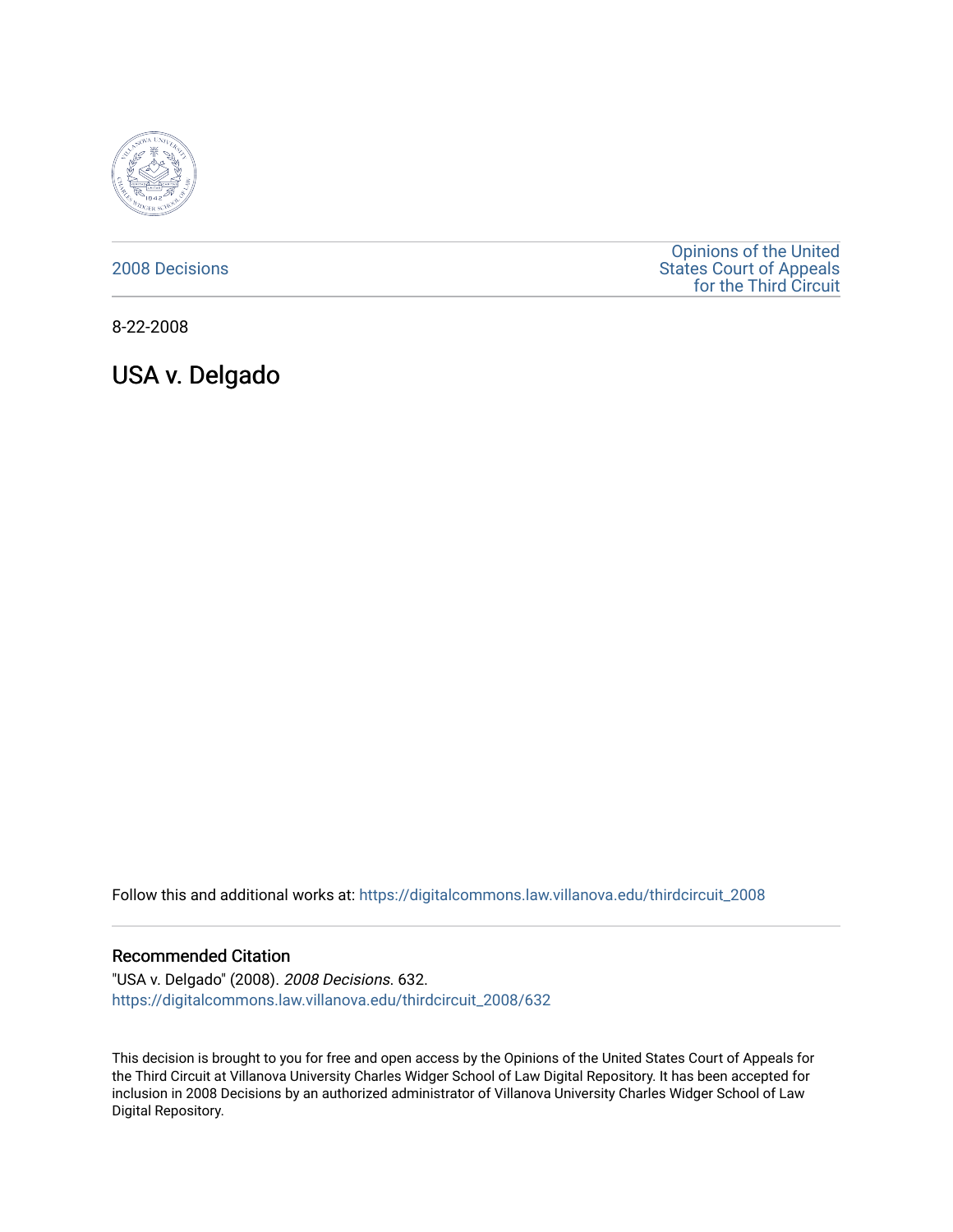### NOT PRECEDENTIAL

# UNITED STATES COURT OF APPEALS FOR THE THIRD CIRCUIT

\_\_\_\_\_\_\_\_\_\_\_\_

No. 06-3741

### UNITED STATES OF AMERICA

v.

CHRISTIAN DELGADO a/k/a Murder a/k/a Old C Murder

Christian Delgado,

Appellant

No. 06-3780 \_\_\_\_\_\_\_\_\_\_\_\_

\_\_\_\_\_\_\_\_\_\_\_\_

# UNITED STATES OF AMERICA

v.

JOSHUA BAEZ a/k/a JOSH

Joshua Baez,

Appellant

No. 06-3846

\_\_\_\_\_\_\_\_\_\_\_\_

UNITED STATES OF AMERICA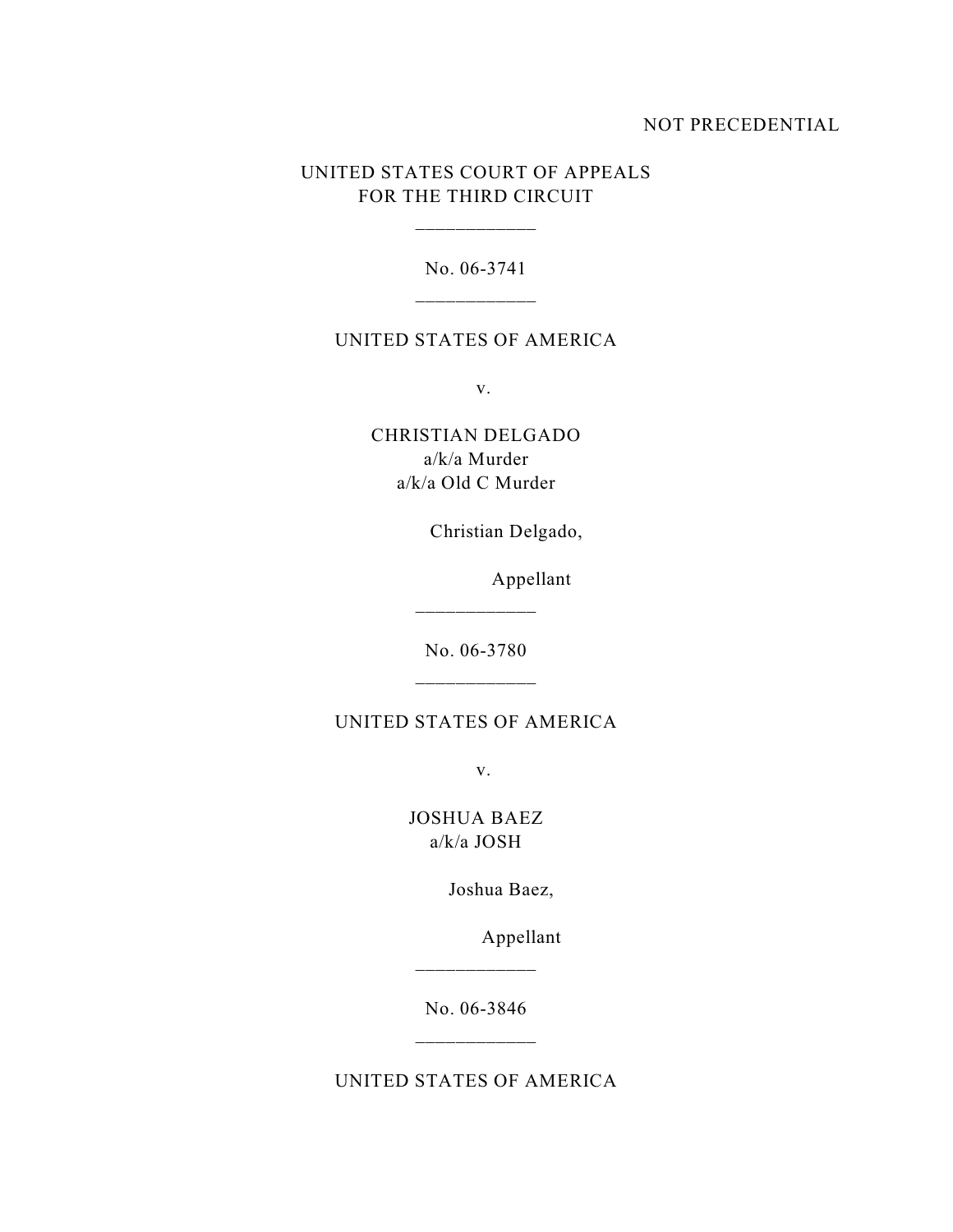v.

# DAVID NDUKA BOSAH a/k/a DJ

David Nduka Bosah,

Appellant

No. 06-4264

\_\_\_\_\_\_\_\_\_\_\_\_

### UNITED STATES OF AMERICA

v.

ARGENIS PACHECO MOSCOSO, a/k/a HENNESSEY

Argenis Pacheco Moscoso,

Appellant

No. 06-4304 \_\_\_\_\_\_\_\_\_\_\_\_

\_\_\_\_\_\_\_\_\_\_\_\_

### UNITED STATES OF AMERICA

v.

# ANGEL FERRER a/k/a STRANGE

Angel Ferrer,

Appellant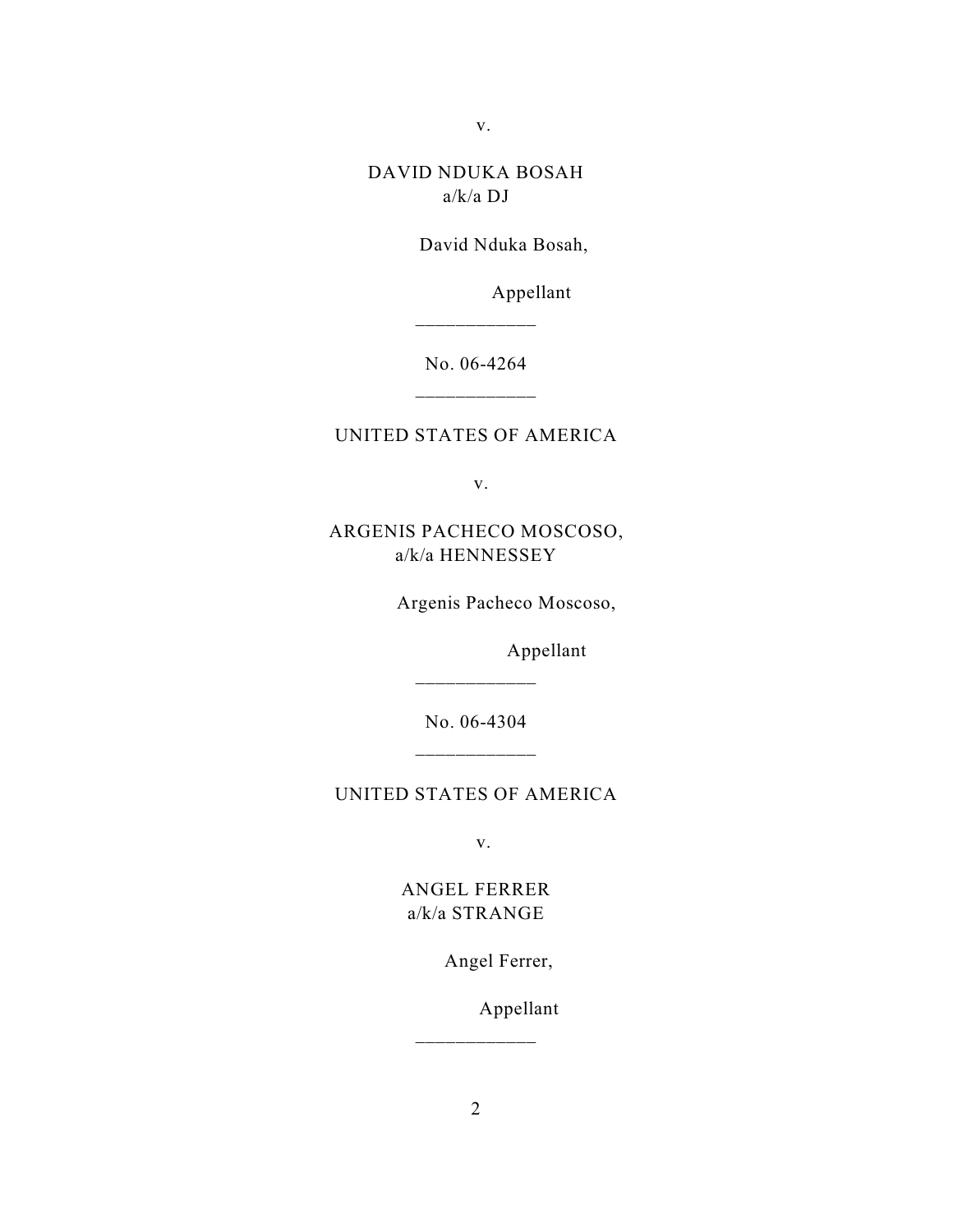On Appeal from the United States District Court for the Eastern District of Pennsylvania (D.C. Nos. 05-cr-00143-4, 05-cr-00143-6, 05-cr-00143-5, 05-cr-00143-1 and 05-cr-00143-2) District Judge: Honorable James Knoll Gardner

Submitted Under Third Circuit LAR 34.1(a) July 2, 2008

\_\_\_\_\_\_\_\_\_\_\_\_

Before: RENDELL, SMITH and FISHER, *Circuit Judges*.

(Filed: August 22, 2008)

## OPINION OF THE COURT \_\_\_\_\_\_\_\_\_\_\_\_

FISHER, *Circuit Judge*.

Christian Delgado, Joshua Baez, David Bosah, Argenis Moscoso and Angel Ferrer were convicted of conspiracy to distribute cocaine base ("crack") in violation of 21 U.S.C. § 846. Moscoso and Ferrer were also convicted of three counts of distribution of crack, *id.* § 841(a)(1), three counts of distribution of crack within 1,000 feet of a school, *id.* § 860(a), one count of possession of crack with intent to distribute, *id.* § 841(a)(1), and one count of possession of crack within 1,000 feet of a school with intent to distribute, *id.* § 860(a). All five defendants appeal their convictions, and Moscoso also appeals his sentence. For the reasons set forth below we will affirm.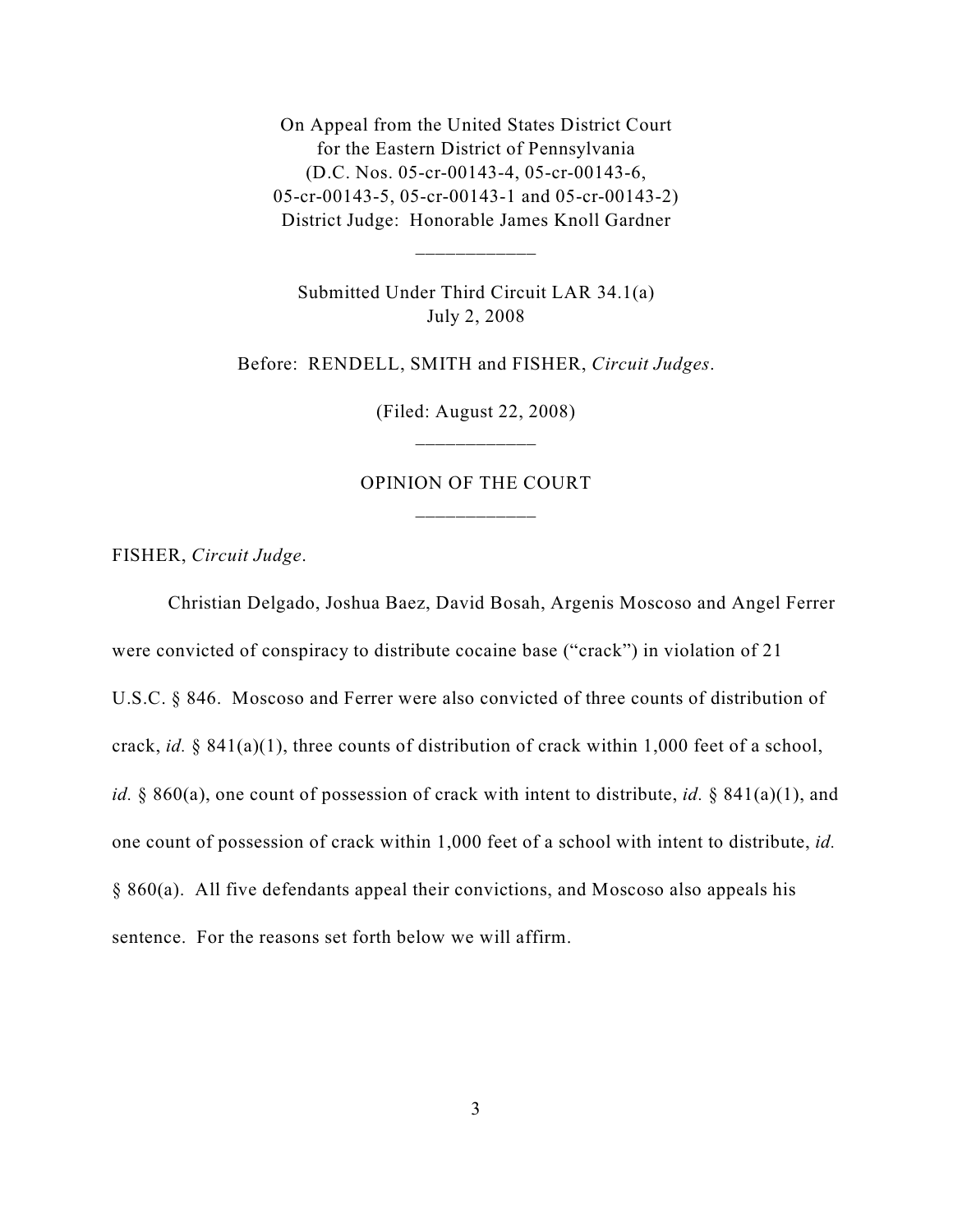We write exclusively for the parties, who are familiar with the factual context and legal history of this case. Therefore, we will set forth only those facts necessary to our analysis.

Between March 2003 and August 2004, the defendants controlled and operated the Chestnut Street Gang. The Chestnut Street Gang shuttled cocaine from New York City to Reading, Pennsylvania where gang members processed the cocaine into crack and sold it. In July 2004 Baez was arrested at one of the properties operated by the Chestnut Street Gang. He pleaded guilty in state court to possession with the intent to deliver cocaine and criminal trespass. Local and federal law enforcement agents began investigating the Chestnut Street Gang and arrested its members in August 2004. The indictment charged the defendants<sup>1</sup> with conspiracy to distribute crack in Reading, Pennsylvania from March 2003 through August 2004, as well as other substantive drug offenses.

The trial began on November 28, 2005. During voir dire, prospective jurors were asked if they knew any potential witnesses from a list of thirty names, including that of FBI Agent Greg Banis. Juror 3 did not respond. During the trial, the Court was informed that Agent Banis recognized Juror 3 as a neighbor. As a result, the government agreed not to call Agent Banis as a witness, and the defendants waived their right to request Juror

I.

<sup>&</sup>lt;sup>1</sup>David Lopez was also charged in the indictment, but was later acquitted and does not participate in this appeal.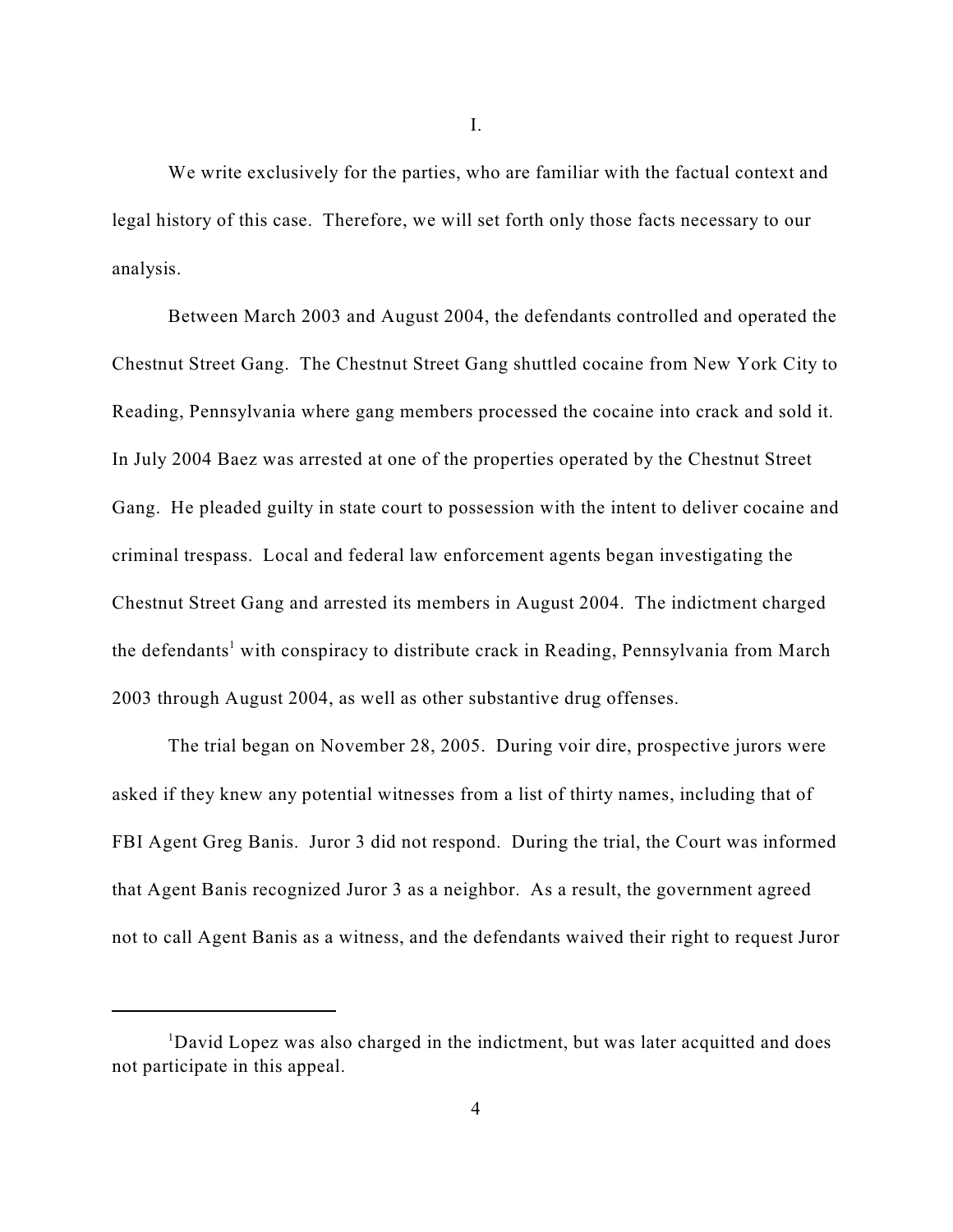3's removal. During a later examination, a government witness mentioned that the investigation had been turned over to an FBI unit supervised by Agent Banis. The defendants objected to this reference and requested a mistrial. The District Court conducted further inquiry and was assured by Juror 3 that although Banis was his neighbor, he did not "really associate" with Banis and could remain impartial. The District Court did not remove Juror 3 and denied the request for a mistrial.

Concurrently, the Court began receiving reports of juror misconduct by Juror 9. Some of this conduct included making sexual advances on female jurors and other federal employees, approaching counsel for conversation, arriving late, sleeping during trial and making racially-charged remarks. After confronting Juror 9 with these allegations, the Court, over defense counsel's objection, excused Juror 9 from further participation in the trial.

During trial, as evidence of Baez's participation in the conspiracy, the government sought to introduce Baez's certified conviction records, guilty plea, and sentencing order regarding his July 2004 state drug conviction. Other witnesses were able to corroborate this evidence. The defendants objected to the introduction of this evidence, asserting that it was more prejudicial than probative, and that despite being introduced only against Baez, it inferred that the other defendants were also involved with the conspiracy, and thus violated their Sixth Amendment right to confrontation. Despite these objections the Court admitted the conviction records into evidence. The Court gave a limiting

5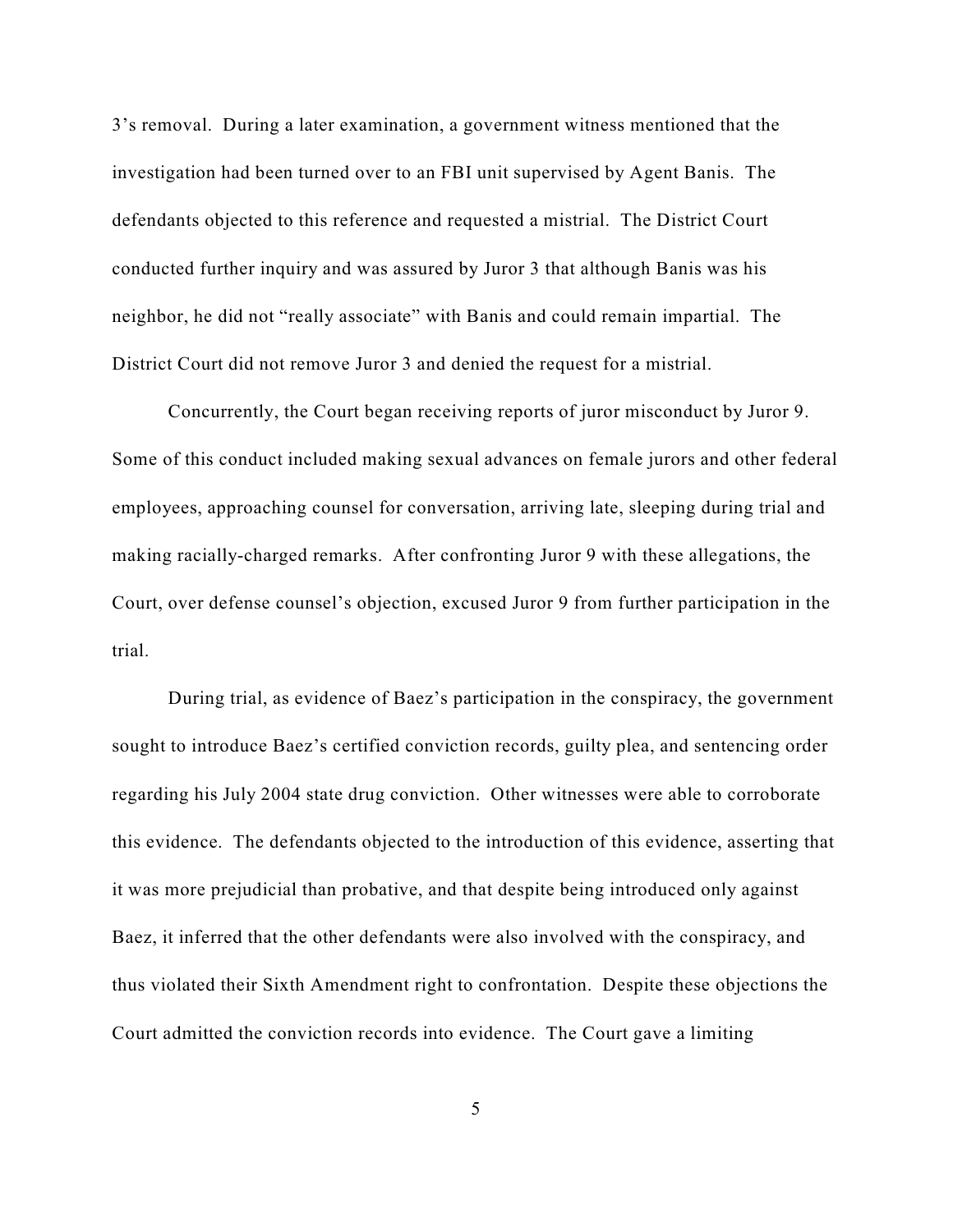instruction to the jury, specifically stating that Baez's conviction record was "not evidence that any of those other five defendants [were] guilty of conspiracy, and [was] not evidence of anything against those other five co-defendants." The Court also explained to the jury that Baez "did not plead guilty to conspiracy. He pled guilty to acts which may or may not have been part of that alleged conspiracy and that's for you to determine." The Court also directed the jury "not to consider Joshua Baez's plea against any of the other co-defendants for any reason or any charge."

Also during trial, the government examined officers assigned to the F.B.I. Federal Task Force in charge of the conspiracy investigation. These officers testified that the defendants dealt drugs near schools and around law-abiding citizens. Video surveillance of the neighborhood where some of the drug activity occurred was also introduced at this time. Moscoso objected to the introduction of this evidence.

Delgado, Baez, Bosah, Moscoso, and Ferrer were eventually convicted and sentenced. Moscoso, the only defendant who now appeals his sentence, was found guilty of conspiring to distribute crack, possession with intent to distribute, distribution (three counts), and distribution of crack within 1,000 feet of a school (three counts), charges carrying a statutory maximum penalty of life in prison. The Court calculated a base offense level of 46 and a criminal history category of IV, yielding an advisory Guidelines sentence of life imprisonment. The Court considered the sentencing factors contained in

6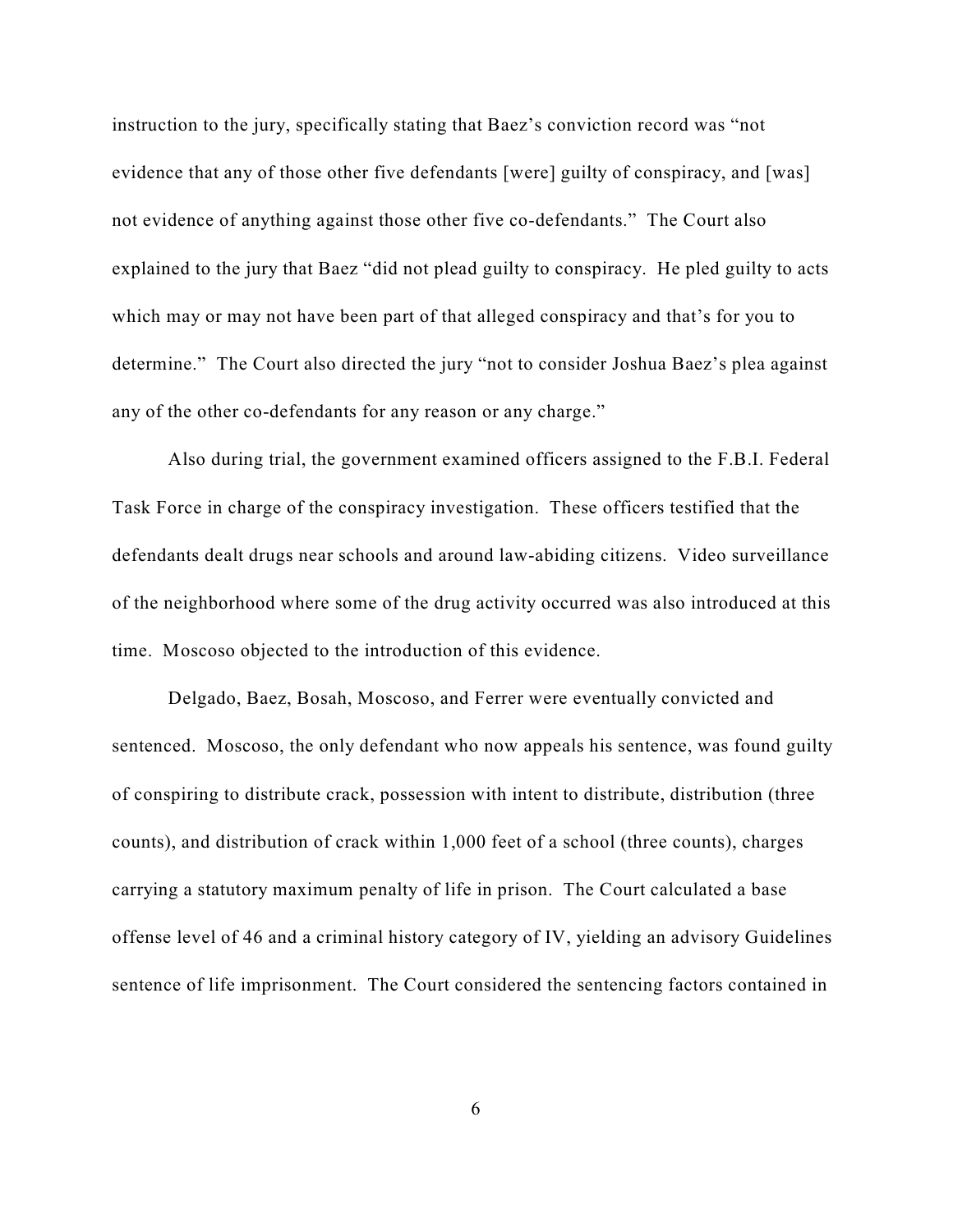18 U.S.C. § 3553(a) and sentenced Moscoso to a below-Guidelines sentence of 480 months' imprisonment.

#### II.

The District Court had jurisdiction pursuant to 18 U.S.C. § 3231, and we have jurisdiction over this appeal pursuant to 28 U.S.C. §§ 1291 and 3742. "We review a district court's denial of motions for a mistrial and a new trial, as well as its investigation of jury misconduct, for an abuse of discretion." *United States v. Bertoli*, 40 F.3d 1384, 1392 (3d Cir. 1994). We review the District Court's evidentiary rulings for an abuse of discretion. *United States v. Rutland*, 372 F.3d 543, 545 (3d Cir. 2004). However, we exercise plenary review when we "are considering whether the District Court correctly interpreted the Federal Rules of Evidence and relevant case law, and [when the defendants'] challenge implicates the confrontation clause." *United States v. Mitchell*, 145 F.3d 572, 576 (3d Cir. 1998). We review the constitutionality of the District Court's sentencing procedure de novo. *United States v. Barbosa*, 271 F.3d 438, 452 (3d Cir. 2001).

#### III.

All five defendants contend that the District Court abused its discretion when it failed to remove Juror 3 or grant their motions for a mistrial. Juror 3 failed to disclose his acquaintance with Agent Banis during voir dire and was an empaneled juror when he heard another witness mention that Banis was the F.B.I. agent supervising the conspiracy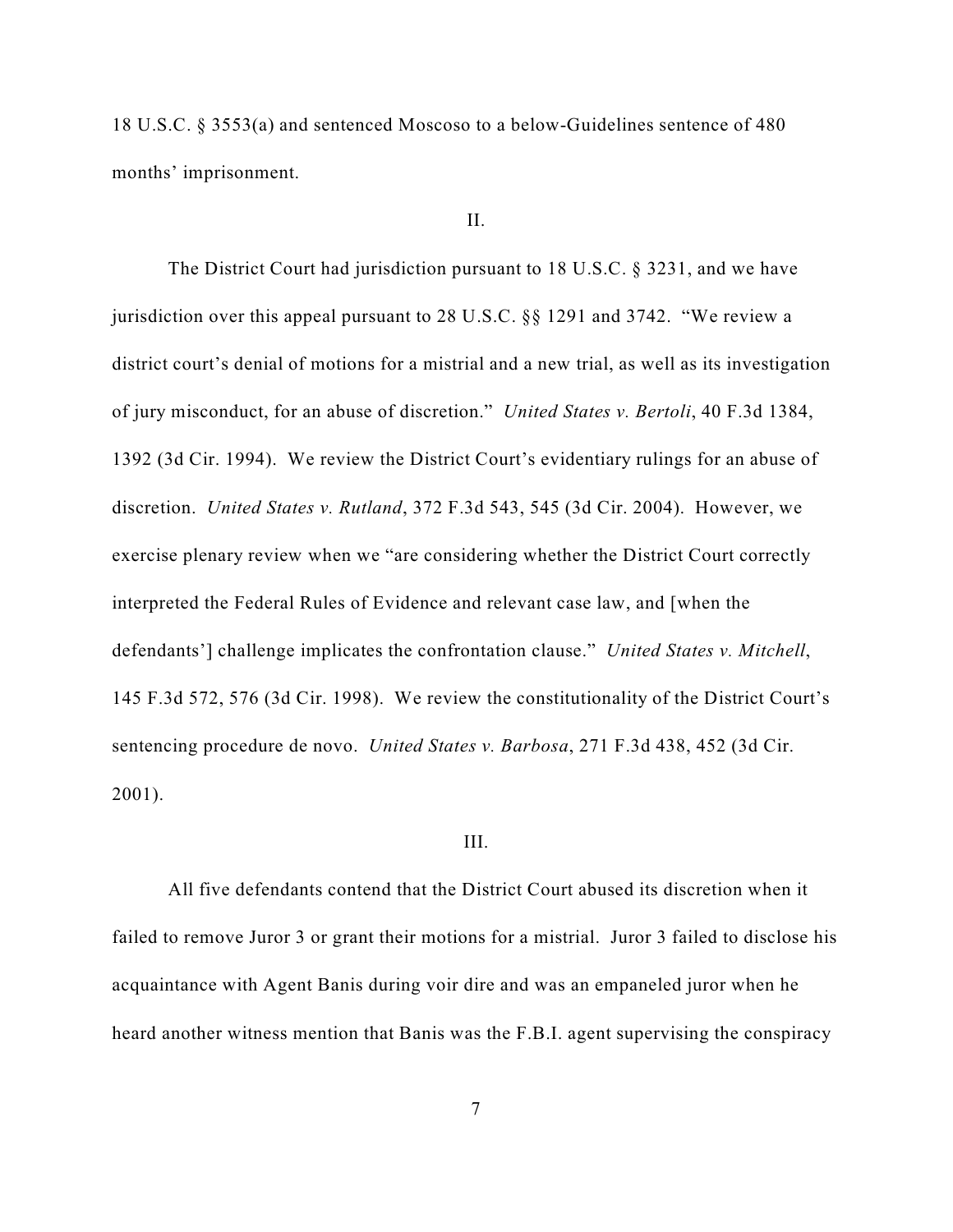investigation. We conclude that the District Court did not abuse its discretion when it found that the non-disclosure was unintentional and did not affect the fairness of the trial.

In general, in order to obtain a new trial

a party must first demonstrate that a juror failed to answer honestly a material question on voir dire, and then further show that a correct response would have provided a valid basis for a challenge for cause. The motives for concealing information may vary, but only those reasons that affect a juror's impartiality can truly be said to affect the fairness of a trial.

*McDonough Power Equip., Inc. v. Greenwood*, 464 U.S. 548, 556 (1984). Here, after conducting an on-the-record inquiry, the District Court found that Juror 3's failure to reveal his acquaintance with Banis during voir dire was unintentional, and was either caused by Juror 3's inattention or the Court's mispronunciation of Banis's name. "Generally, we will not invalidate a jury verdict because of a juror's 'mistaken, though honest' response at voir dire." *United States v. Hodge*, 321 F.3d 429, 441 (3d Cir. 2003) (quoting *McDonough*, 464 U.S. at 555). Defendants have not cited specific evidence showing that the District Court incorrectly found Juror 3's actions to have been unintentional. Regardless, a timely disclosure of Juror 3's acquaintance with Agent Banis would not have necessarily resulted in a dismissal for cause. As the District Court found, the relationship between Juror 3 and Banis was quite weak, noting that Juror 3 did not "really associate" with Banis. In addition, Banis was not a central figure in the trial, having no active role, thus mitigating the possibility of partiality. Significantly, and in contrast to other venirepersons who had been dismissed, Juror 3 also made repeated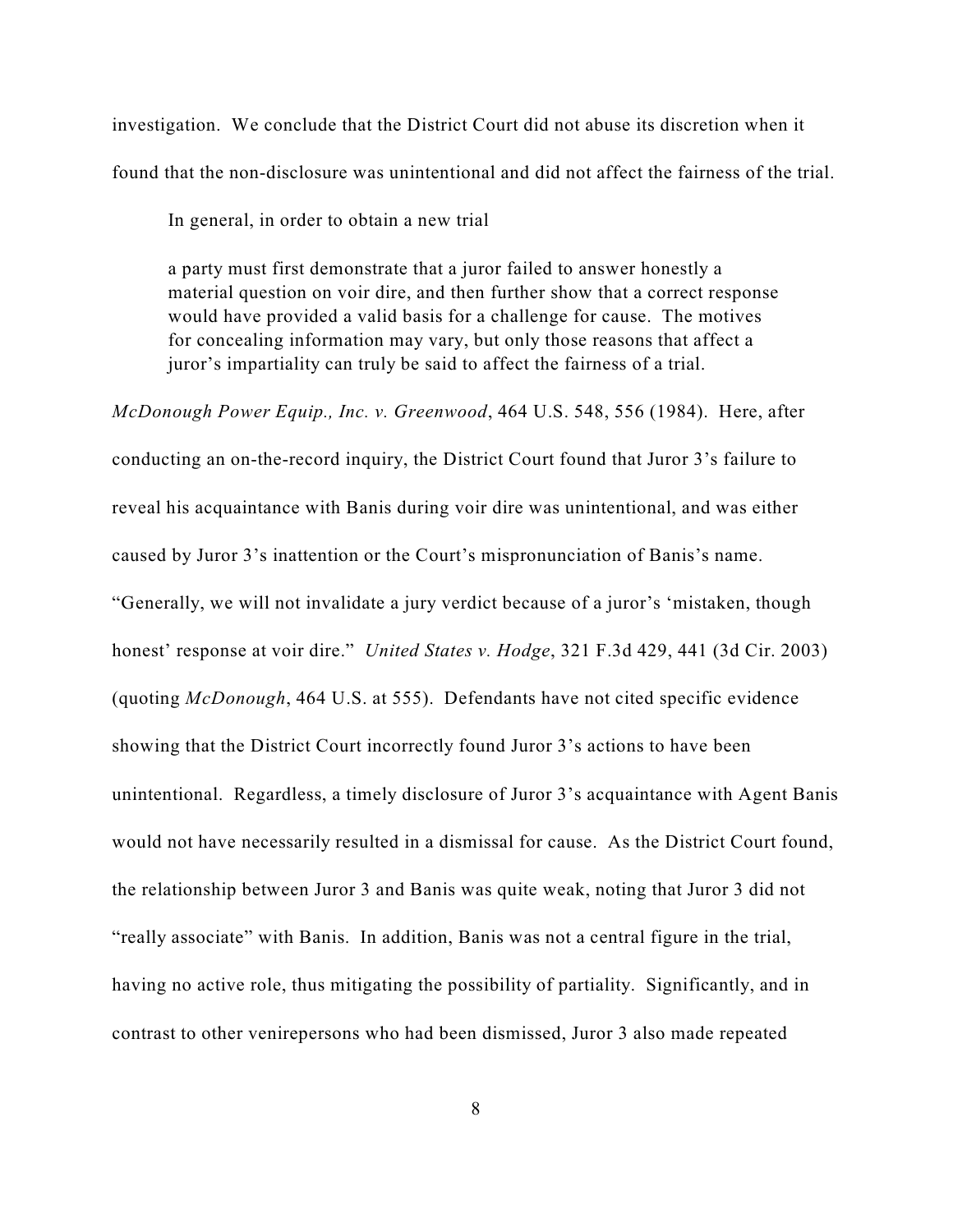assurances, accepted by the District Court, that he could and would remain impartial. *See*, *e.g.*, *United States v. Thorton*, 1 F.3d 149, 154 (3d Cir.1993) (a district court possesses "wide latitude in making the kind of credibility determinations underlying the removal of a juror"). Thus, we conclude that the District Court did not abuse its discretion in not declaring a mistrial with respect to the actions of Juror 3.

Moscoso and Ferrer argue that the District Court abused its discretion when it dismissed Juror 9 for inappropriate conduct over their objections. The record shows that Juror 9 engaged in an array of inappropriate behavior, including: approaching trial counsel for conversation, making inappropriate advances to members of the jury and others, making racially-charged remarks, sleeping during proceedings, and arriving late to court. The District Court found that this behavior was "poison to the deliberation process to the point where jurors cannot have a free and frank interchange." As we have previously stated, the District Court is "in a far superior position than this Court to appropriately consider allegations of juror misconduct." *United States v. Boone*, 458 F.3d 321, 329 (3d Cir. 2006). Therefore, as the actions of Juror 9 were egregious, we conclude that the District Court did not abuse its discretion when it dismissed Juror 9 in order to preserve the integrity of deliberations.

Baez argues that the District Court abused its discretion when it permitted his state conviction records to be admitted as evidence against him. The state conviction records contain statements made by Baez admitting to possessing and distributing drugs at the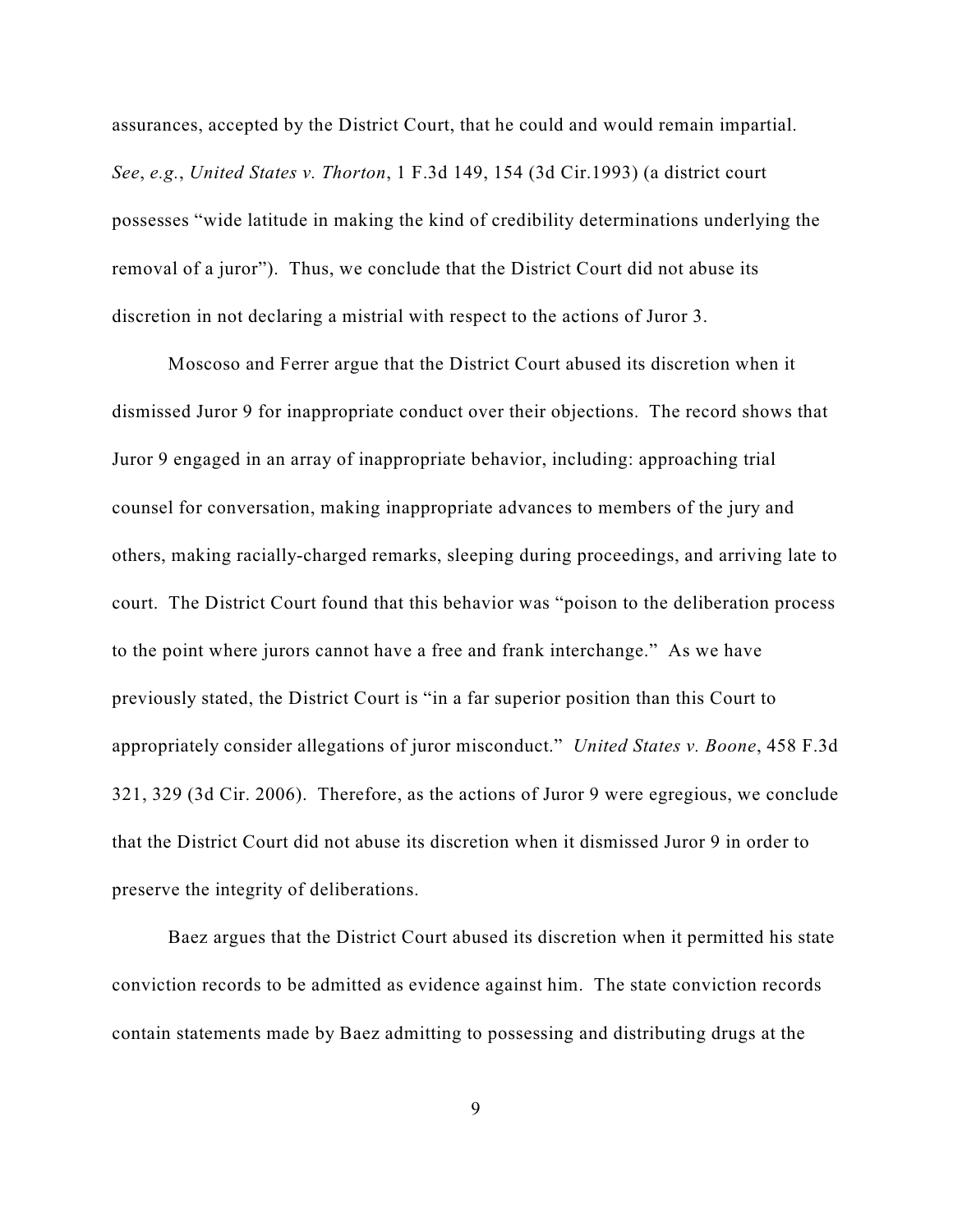same time and location as the federal conspiracy. This evidence was therefore properly admitted under Rule  $801(d)(2)$  as an admission, as it is probative of his conduct at the time and place of the federal conspiracy. Baez has not shown compelling grounds to find that the probative value of this evidence is greatly outweighed by the prejudicial effect of admitting this evidence, which was corroborated by other testimony. *See* Fed. R. Evid. 403. Any prejudice or confusion that the admission of Baez's record may have caused was mitigated by an explicit jury instruction, explaining that Baez "did not plead guilty to conspiracy . . . . He pled guilty to acts which may or may not have been part of that alleged conspiracy."

Delgado, Bosah, Moscoso, and Ferrer additionally argue that the admission of Baez's state conviction "necessarily implicated them" and because they did not have an opportunity to cross-examine Baez, their right under the Confrontation Clause was violated. The defendants rely on the rule enunciated in *Bruton v. United States*, which held that a defendant's right to confrontation was violated where his non-testifying codefendant's confession, which implicated both the defendant and the co-defendant in the crime, was admitted into evidence. 391 U.S. 123 (1968). *Bruton* is not applicable when the admission of a non-testifying co-defendant does not name or "facially incriminate" any other defendant. *Richardson v. Marsh*, 481 U.S. 200, 207 (1987). Since Baez's admission did not expressly name or reference any other defendant, there is no Confrontation Clause violation. The defendants, other than Baez, argue that even if the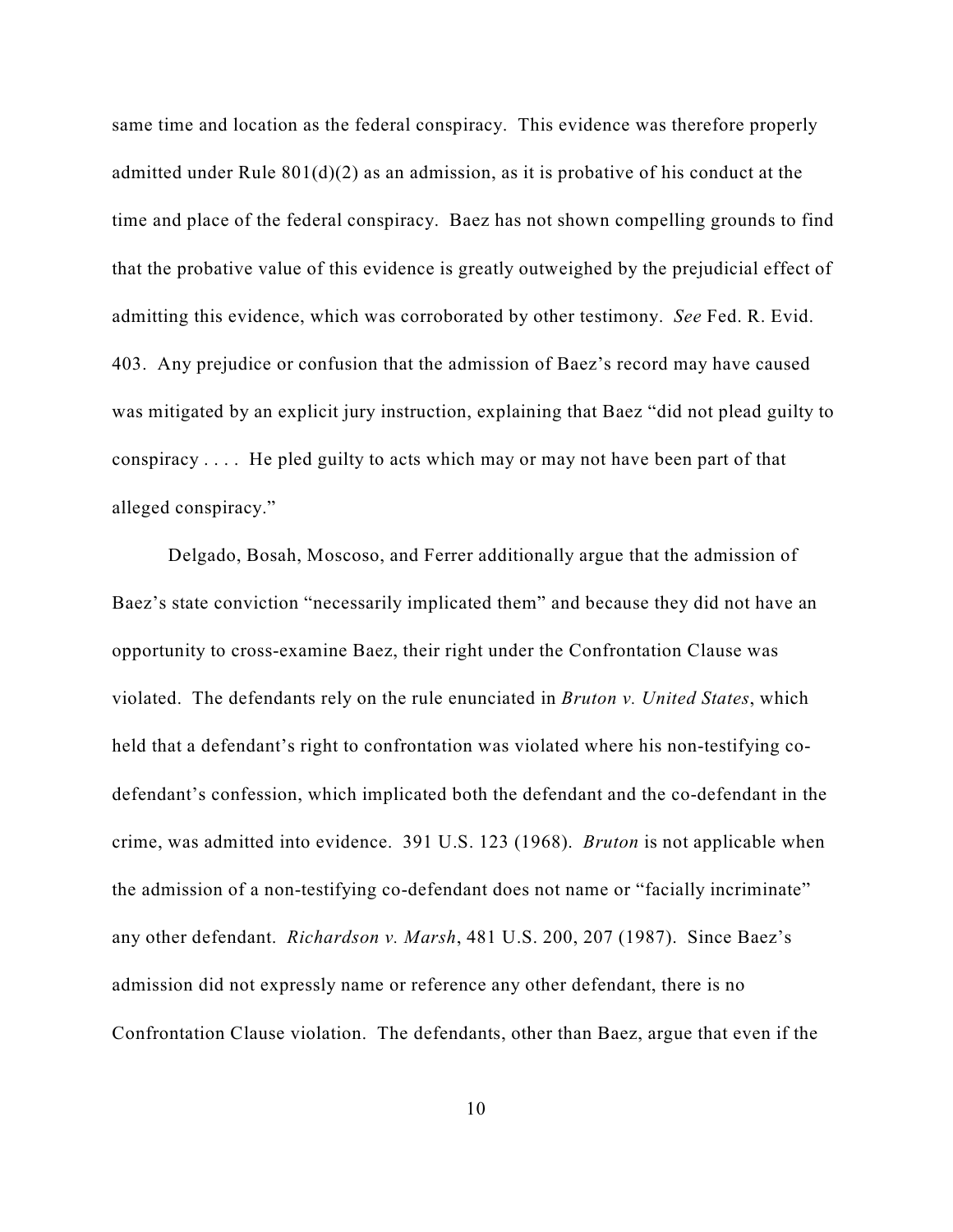admission did not directly implicate them, it created a strong inference that they were involved with Baez in the conspiracy to distribute drugs. However, as we stated in *United States v. Belle*, "evidentiary linkage or contextual implication may not be utilized to convert a non-*Bruton* admissible statement into a *Bruton* inadmissible statement." 593 F.2d 487, 494 (3d Cir. 1979). Moreover, the jury was given a limiting instruction, requested by the defendants, reminding them to consider Baez's conviction against him only, and it is an "almost invariable assumption of the law that jurors follow their instructions." *Richardson*, 481 U.S. at 206. We therefore conclude that Baez's admission was properly admitted as evidence against him, and that admission of the evidence did not offend the Sixth Amendment rights of the other defendants.

Appellant Moscoso argues that the District Court abused its discretion when it failed to grant his motion for a mistrial after a government witness mentioned that the investigation was turned over to the FBI and that the drug activity had occurred near to a school and law-abiding citizens. Moscoso does not dispute the factual basis for these comments, but rather argues that he was unfairly prejudiced under Federal Rule of Evidence 403. However, "Rule 403 does not provide a shield for defendants who engage in outrageous acts . . . . It does not generally require the government to sanitize its case, to deflate its witnesses' testimony, or to tell its story in a monotone." *United States v. Cross*, 308 F.3d 308, 325 (3d Cir. 2002) (internal quotation marks and citation omitted). The references to schools were essential to the government's standard of proof. The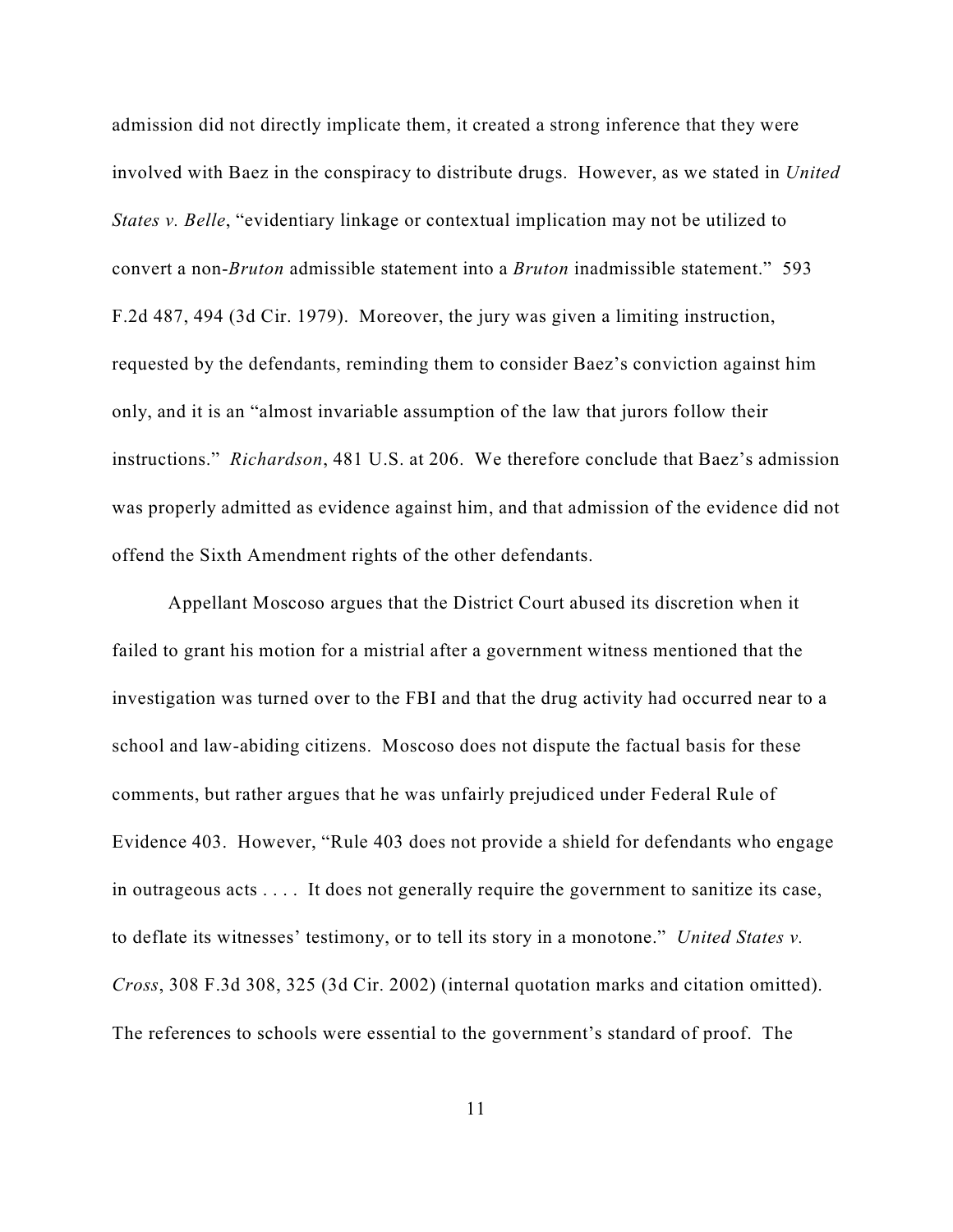references to innocent bystanders and the FBI were, as the government states "innocuous and inevitable." Regardless, Moscoso has not shown that the District Court abused its discretion when it determined that this material was not substantially more prejudicial than probative.

Finally, Moscoso appeals his sentence, arguing that he should be resentenced and that he "is entitled to have the beneficial aspects of the [*United States v. Booker*, 543 U.S. 220 (2005)] decision apply without retroactive application of the detrimental aspects." Moscoso contends that the "detrimental aspect[]" of *Booker* is that it allows courts to sentence defendants above the Guidelines range. "The *Ex Post Facto* Clause of the Constitution prohibits application of a law enacted after the date of the offense that inflicts a greater punishment than the law annexed to the crime when committed." *United States v. Pennavaria*, 445 F.3d 720, 723 (3d Cir. 2006) (internal quotation marks and citation omitted). No ex post facto violation occurred, first because Moscoso had fair warning that participation in federal conspiracy to distribute crack was punishable by life imprisonment under the statute. *See id.* at 723-24. In addition, *Booker* "clearly instructed that both of its holdings should be applied to all cases on direct review." *Pennavaria*, 445 F.3d at 724. Here, Moscoso's sentence of 480 months' imprisonment is below both the statutory maximum of life imprisonment and the advisory Guidelines sentence of life imprisonment. We will therefore affirm the District Court's judgment of sentence against Moscoso.